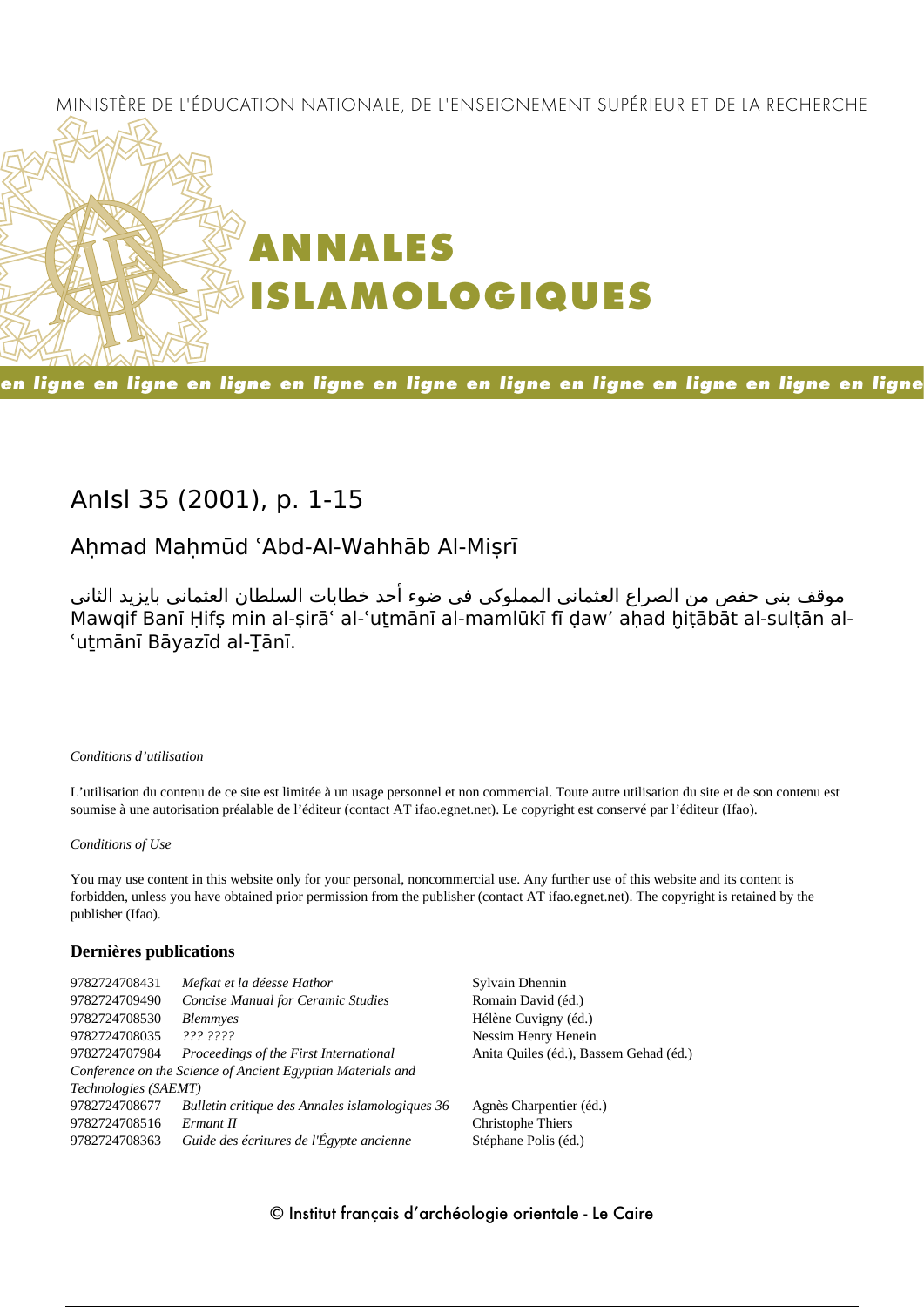- Kreutel, Richard F. (ed.): *Der Fromme Sultan Bayezid, Die Geschichte seiner Herrschaft (1481-1512) nach den alt osmanischen Chroniken des Oruc und des Anonymus Hanivaldanus*, Herrausgegeben von Richard F. Kreutel, Graz, Wien, Köln 1978.
- Matuz, Josef: Das Kanzleiwesen Sultan Süleyman des Prächtigen, Wiesbaden, 1974.
- Petrasch, Ernst: *Die Karlsruher Türkenbeute*, München 1991.
- Reychman, Jan and Zajaczkowski, Ananiasz: *Handbook of Ottoman - Turkish Diplomatics*, Mouton. 1968.

**WO³Mł\_« lł«d\*« UO½UŁ**

- Ahlwardt, W.: *Die Handschriften - Verzeichnisse der Königlichen Bibliothek zu Berlin, - Verzeichnisse der Arabischen Handschriften*, Fünfter Band, Berlin 1893
- Bosworth, C. E.: *The Islamic Dynasties*, Edinburgh University Press, 2nd 1980.
- Holt, P. M. (ed): *The Cambridge History of Islam*, Volume I, *The Central Islamic Lands,* Cambridge 1970.
	- Hein, Horst Adolf: *Beiträge zur Ayyubidischen Diplomatik*, Freiburg 1968.
- Kraelitz, Friedrich: *Osmanische Urkunden in türkischer Sprache, aus der zweiten Hälfte des 15. Jahrhunderts. Ein Beitrag zur osmanischen Diplomatik*, Wien 1921.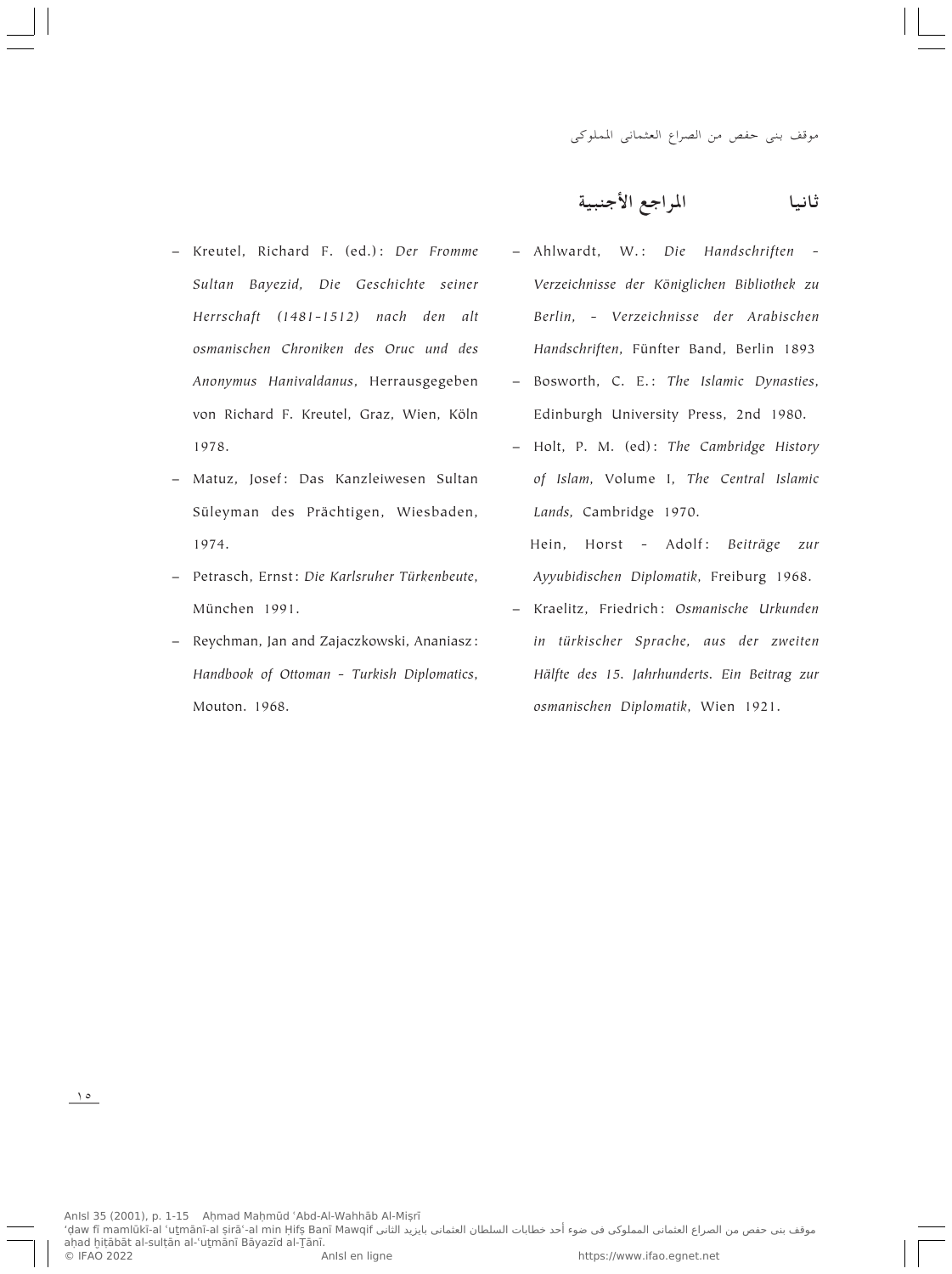- محمود عباس حموده: دراسة وثائقية أرشيفية لاقدم سجلات مجالس الاحكام، ماجستير، كلية الآداب، جامعة القاهرة، ١٩٦٣. - محمود عباس حموده: دراسة ونشر لبعض الوثائق الشرعية في القرن ١١ ، ١٢ المحفوظة ضمن مجموعة الوثائق بالقلم التركي بدار المحفوظات العمومية بالقلعة، دكتوراه، كلية الآداب، جامعة القاهرة، ١٩٧٠.

- محمود عباس حموده: المدخل إلى دراسة الوثائق العربية، دار الثقافة، القاهرة ١٩٨٤.

- محمود عباس حموده: وثائق وقف من العصر العثماني في الفترة من غرة رجب ٢٠٢١ - ٢٦ شعبان ١٢٠٨، سلسلة الوثائق العربية، الكتاب الثالث، مكتبة نهضة الشرق، القاهرة ١٩٨٤.

- محمود عباس حموده: وثائق إيجار من العصر العثماني في الفترة من ١٧ ربيع أول ١١٧٤ - غرة رمضان ١٢٠١ سلسلة الوثائق العربية الكتاب الرابع، مكتبة نهضة الشرق، القاهرة ١٩٨٤.

- محمود عباس حموده: وثيقة إنشاء وقف من العصر العثماني صادرة من محكمة الباب

العالي في ١٢ شوال سنة ١٢٠٤، بدار الوثائق القومية، سلسلة الوثائق العربية الكتاب الخامس، مكتبة نهضة الشرق، القاهرة ١٩٨٤.

- محمود عباس حموده: وثائق استبدال من العصر العثماني في الفترة من ١٥ ربيع اول ١٢٠٠ - إلى ٢٦ جماد اول ١٢٠٢، سلسلة الوثائق العربية الكتاب الثالث، مكتبة نهضة الشرق، القاهرة ١٩٨٤.

- مصطفى محمد رمضان: وثائق مخصصات الحرمين الشريفين في مصر ابان العصر العثماني، دراسات تاريخ الجزيرة العربية، الأبحاث المقدمة للندوة العالمية الأولى لدراسات تاريخ الجزيرة العربية، الكتاب الأول، مصادر تاريخ الجزيرة العربية، الجزء الثاني، جامعة الرياض ١٣٧٩ /  $.709 - 712 - 0.1919$ 

- ناهد حمدي أحمد: دراسة ونشر لمجموعة وثائق الإيجار في العصر العثماني ق١٢، ماجستير كلية الآداب، جامعة القاهرة، ١٩٧٥. - ناهد حمدي أحمد: وثائق التكايا في مصر في العصر العثماني، دراسة وتحقيق ونشر، دكتوراه، كلية الآداب جامعة القاهرة، ١٩٨٥.

 $\lambda$  2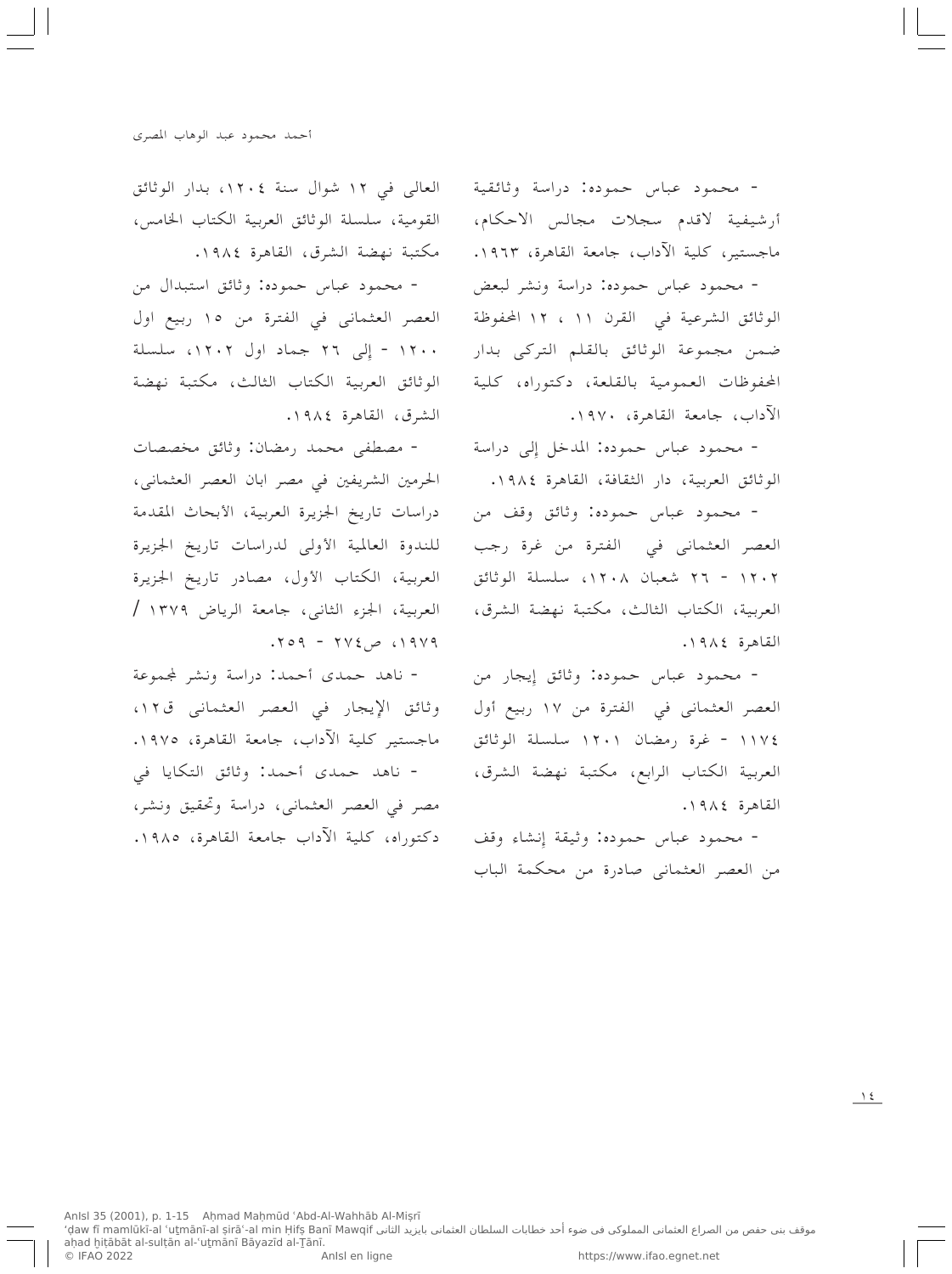- قاسم السامرائي: مقدمة في الوثائق الاسلامية، الطبعة الاولى، دار العلوم الرياض  $.219AY/12.7$ 

- كامل العسلي: معلومات جديدة عن مدارس القدس الإسلامية مستخلصة من سجلات المحكمة الشرعية بالقدس، الندوة العالمية الأولى للاثار الفلسطينية، حلب١٩٨١.

- كامل العسلي: دراسة أولية حول الوثائق العربية الاسلامية في اديرة القدس، المجلة المغربية للتوثيق والمعلومات، العدد الأول، تونس اكتوبر ۰۹ ۱۹۸۳ ص۷۵ - ۹٤.

- كامل جميل العسلي: وثائق مقدسية تاريخية مع مقدمة حول بعض المصادر الاولية لتاريخ القدس، ثلاث مجلدات، منشورات الجامعة الاردنية، عمان ١٩٨٩ - ١٩٨٣.

- محمد ابراهيم السيد على: البروتوكول الختامي للوثائق العربية في مصر في الربع الاول من القرن السادس عشر الميلادي (وثائق البيع - الوقف - الاستبدال) ماجستير، كلية الآداب، جامعة القاهرة، ١٩٧٥.

- محمد أحمد حسين: الوثائق التاريخية، مطبعة جامعة القاهرة ١٩٥٤.

- محمد حميد الله: مجموعة الوثائق السياسية للعهد النبوي والخلافة الراشدة، دار النفائس بيروت الطبعة السادسة - ١٩٨٧ ۰۶  $\rightarrow$  ۱۶۰۷

- محمد داود التميمي: الجزبرة العربية في الوثائق العثمانية في الفترة ما بين ١٢٥٧ -١٣٣٧، دراسات تاريخ الجزيرة العربية، الأبحاث

المقدمة للندوة العالمية الأولى لدراسات تاريخ الجزيرة العربية، الكتاب الأول، مصادر تاريخ الجزيرة العربية، الجزء الثانبي، جامعة الرياض  $.1 \vee \circ - 175$  (1989/1589)

- محمد عبد اللطيف هريدي: شؤون الحرمين الشريفين في العهد العثماني، دار الزهراء للنشر بالقاهرة، ١٩٨٩ م.

- محمد عيسى صالحية: من وثائق الحرم القدسى الشريف المملوكية، حوليات كلية الآداب جامعة الكويت، الرسالة السادسة والعشرون، الحولية السادسة، الكويت ١٤٠٥هـ  $.219A0/$ 

- محمد بن عیسی بن کنان ( ۱۰۷٤هـ -١١٥٣هـ): حدائق الياسمين في ذكر قوانين الخلفاء والسلاطين، تحقيق عباس صباغ، دار النفائس، بيروت ١٤١٢هـ / ١٩٩١م

- محمد م. الارناؤوط: وقفية من البلقان في اللغة العربية من منتصف القرن السادس عشر، مجلة دراسات تاريخية، جامعة دمشق، السنة الثالثة عشر، العددان ٤١ ،٤٢ ، دمشق  $.102 - 172$ ص 199۲.

- محمد محمد خضر: الأرشيف القومي للدولة ودوره في الدراسات التاريخية، المكتبات والمعلومات العربية، السنة الثالثة عشر، العدد الأول، دار المريخ ١٩٩٣، ص١٠٠ - ١١٤.

- محمد بن محمد الوزير السراج المتوفى سنة ١١٤٩هـ: الحلل السندسية في الاخبار التونسية، تقديم وتحقيق محمد البيب الهيلة، المجلد الثانبي، دار الغرب الاسلامي، ١٩٨٤.

 $\gamma$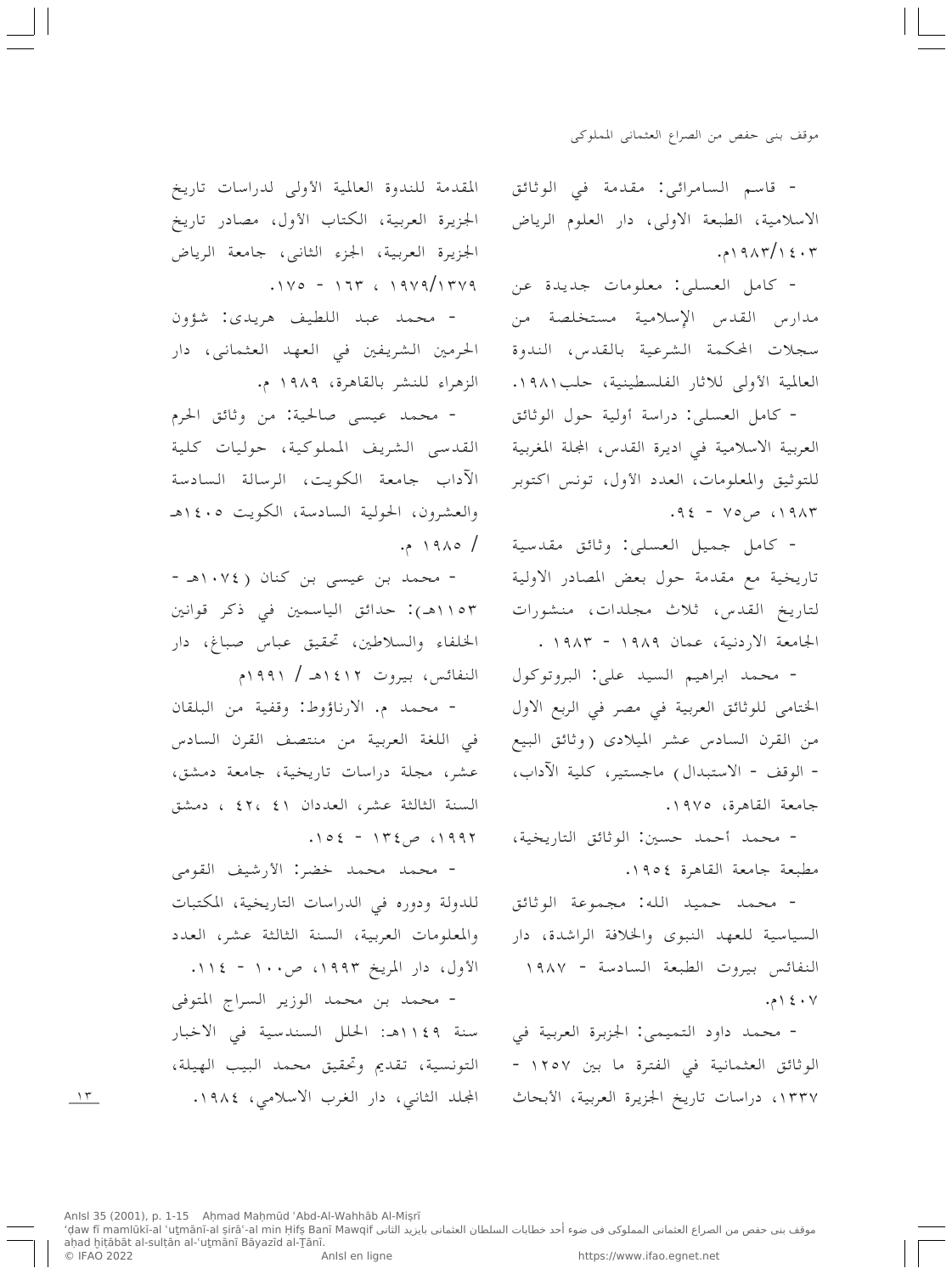- سلوی علی میلاد: سجلات محکمة الباب العالي، دراسة ارشيفية دبلوماتية، دكتوراة، كلية الآداب، جامعة القاهرة، ١٩٧٥.

- سوزان محمد فتحى ابو الغيط: وثائق وقف السلطان سليم الثاني وباشوات مصر في عهده ٩٧٤ - ٩٨١، ماجستير، كلية الآداب، جامعة القاهرة، ١٩٧٨.

- الصفصافي أحمد المرسى: الارشيف العثماني وكيفية الأستفادة منه في إعادة كتابة تاريخ العرب الحديث، المجلة المغربية للتوثيق، الجزء الأول، العدد الأول، تونس، أكتوبر ١٩٨٣، الجزء الثانبي، العدد الثالث، تونس، مارس ١٩٨٥ ، ص٤٩ - ١٣٧.

- عبد التواب عبد السلام شرف الدين: دراسة لكتب المصطلح وطريقة اعداد الوثائق الديوانية، ماجستير، كلية الآداب، جامعة القاهرة، ١٩٦٩.

- عبد التواب عبد السلام شرف الدين: الوثائق مل ٣٧ - ٢٣. العربية الخاصة في مكتبة دير سانت كاترين، دكتوراه، كلية الآداب، جامعة القاهرة، ١٩٨١.

> - عبد الحق فاضل: وثائق مزورة، الوثائق العربية، العدد السابع، تونس١٩٨١، ص٥-٢٤.

> - عبد الحميد محمد البطريق: أشراف الحجاز في الوثائق المصرية في الفترة العثمانية المصرية (۱۲۲۸–۱۲۵۲) - (۱۸۱۳–۱۸٤۰)، دراسات تاريخ الجزيرة العربية، الأبحاث المقدمة للندوة العالمية الأولى لدراسات تاريخ الجزيرة العربية، الكتاب الأول، مصادر تاريخ الجزيرة العربية، الجزء الثانبي، جامعة الرياض ١٩٧٩/١٣٧٩، ص٢٤٥ - ٢٢٩.

- عبد اللطيف ابراهيم على: دراسة تاريخية واثرية في وثائق وقف عصر الغوري، دكتوراه، كلية الآداب، جامعة القاهرة، ١٩٥٦.

- عبد اللطيف ابراهيم: وثائق الوقف على الأماكن المقدسة، دراسات تاريخ الجزيرة العربية، الأبحاث المقدمة للندوة العالمية الأولى لدراسات تاريخ الجزيرة العربية، الكتاب الأول، مصادر تاريخ الجزيرة العربية، الجزء الثانبي، جامعة الرياض ١٩٧٩/١٣٧٩، ص ٢٥١ - ٢٥٧ .

- عبد اللطيف بن محمد الحميد: وثائق سكة حديد الحجاز في الأرشيف العثماني، الدارة، ع٣، السنة ١٨، ربيع الآخر سنة  $\sqrt{2}$  / )  $\sqrt{2}$  / ) = 11.

- عقيل محمد البربار: تقرير وثائقي، الوثائق العثمانية كمصدر لتاريخ ليبيا الحديث، البحوث التاريخية، مركز بحوث ودراسات الجهاد الليبي، العدد الثاني، ليبيا يوليو ١٩٧٩،

- عماد عبد السلام رؤوف: سجلات المحكمة الشرعية ببغداد وأهميتها في دراسة تاريخ العراق الاجتماعي والاقتصادي في العصر العثماني، المورد، المجلد الثاني عشر، العدد الثالث، بغداد ١٩٨٣، ص ٣٤٦ - ٣٢٩.

- فالح حسين: تعريف بالوثائق البردية العربية وأهميتها في دراسة التاريخ الإسلامي، مجلة مجمع اللغة العربية الاردني، العدد٤٠، الاردن ۱۹۹۱.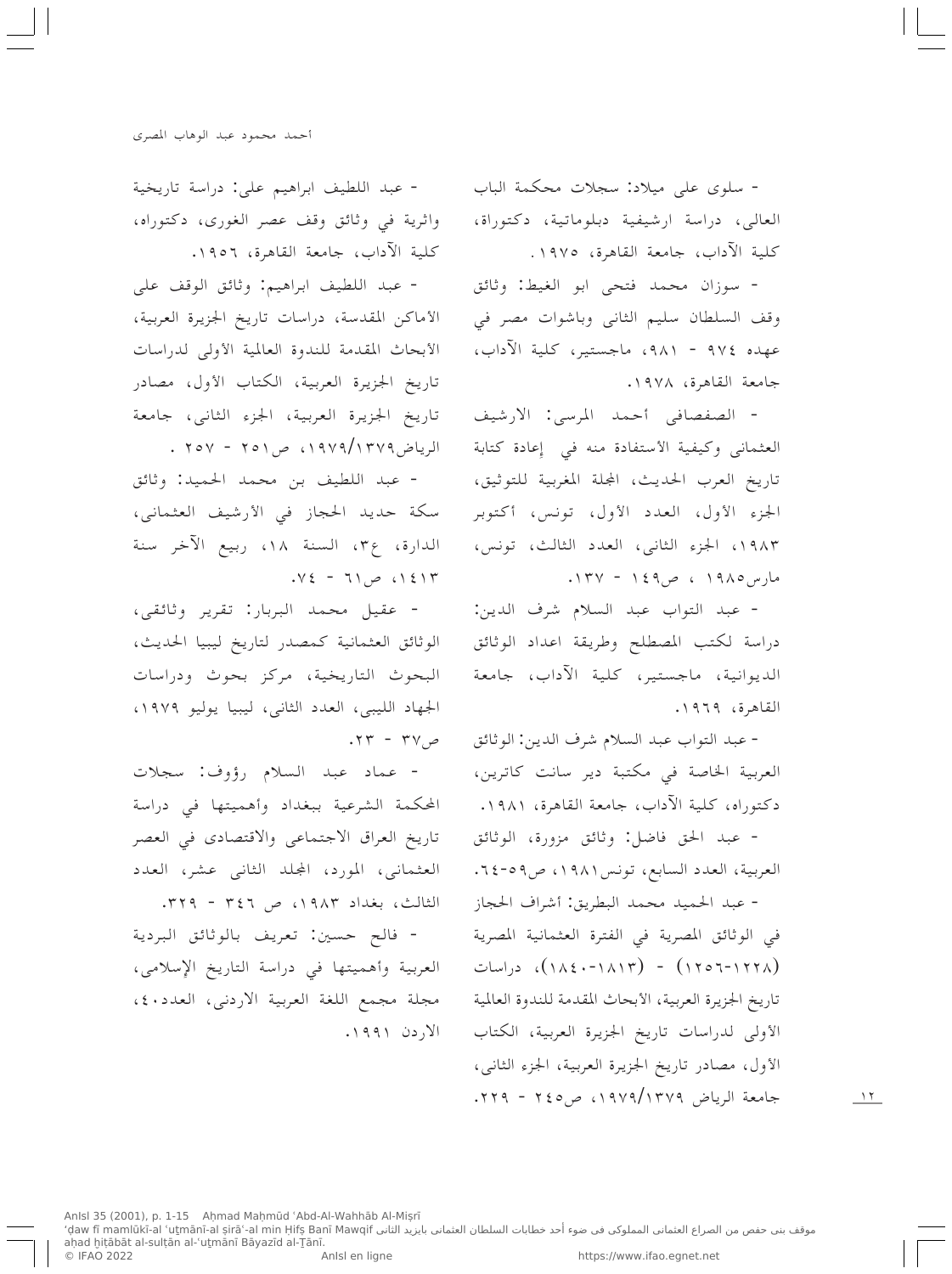المصادر والمراجع

المصادر والمراجع العربية او لا

- القرآن الكريم.

- أحمد السعيد سليمان: تأصيل ما ورد في الجبرتي من الدخيل، دار المعارف ١٩٧٩. - أحمد العلمي: وقفيات المغاربة، القدس  $.1911$ 

- أحمد محمود عبد الوهاب المصرى: العمارة في وثائق الغوري الجديدة بوزارة الأوقاف، رسالة ماجستير، اداب سوهاج ١٩٨٢.

- أحمد بن يحي بن عبد الواحد الونشريسي (ابو العباس) (١٣٤ - ٩١٤هـ/ ١٤٢٨ - ١٥٠٨م: (المنهج الفائق والمنهل الرائق والمعنى اللائق بآداب الموثق وأحكام الوثائق، دراسة وتحقيق لطيفة الحسينبي، وزارة الأوقاف والشؤون الإسلامية بالمملكة المغربية، ١٤١٨ هـ  $.994 -$ 

- ادهام محمد حنش: الخط العربي في الوثائق العثمانية، عمان الأردن ١٩٩٨.

- اسحق امين موسى وأمين ابو ليل: وثيقة مقدسية تاريخية، القدس ١٩٧٩.

- أمال أحمد حسن العمري: دراسة لبعض وثائق تتعلق ببيع وشراء خيول من العصر المملوكي، مجلة معهد المخطوطات العربية، المجلد العاشر، الجزء الثاني، القاهرة ١٩٦٤ ، ص٢٢٣ - ٢٧٣.

- بابكر عبد الله ابراهيم: وثائق المجاذيب، دراسة للسجل الأول من وثائق المجاذيب بالدامر، ماجستير، كلية الآداب جامعة القاهرة، ١٩٧٧. - جمال ابراهيم مرسى الخولي: دراسة مقارنة لوثائق الأستبدال في مصر في العصرين المملوكي والعثماني في القرن العاشر الهجري، ماجستير، كلية الآداب، جامعة القاهرة، ١٩٧٤. - زينب طلعت أحمد: دراسة ونشر لبعض

وثائق الوقف العثمانية في مصر في القرن الحادي عشر الهجري، ماجستير، كلية الآداب، جامعة القاهرة، ١٩٧٥.

- زينب محمد محفوظ هنا: التطور الدبلوماتي لمراسيم ديوان الانشاء بدير سانت كاترين من القرن الخامس إلى القرن العاشر الهجري، ماجستير، كلية الآداب، جامعة القاهرة، ١٩٧٠.

- سالم عبود الالوسي: علم تحقيق الوثائق، المعروف بعلم الدبلوماتيك، بغداد ١٩٧٧.

- سعيد سطوحي محمد سرحان: دراسة وثائقية لسجلات مصوع، ماجستير، كلية الآداب، جامعة القاهرة، دت.

- سلوى على ميلاد: السجلات القضائية لمحكمة الصالحية النجمية، دراسة دبلوماتية وأرشيفية للسجل الأول، ماجستير، كلية الآداب، جامعة القاهرة ١٩٧٠.

 $\Delta$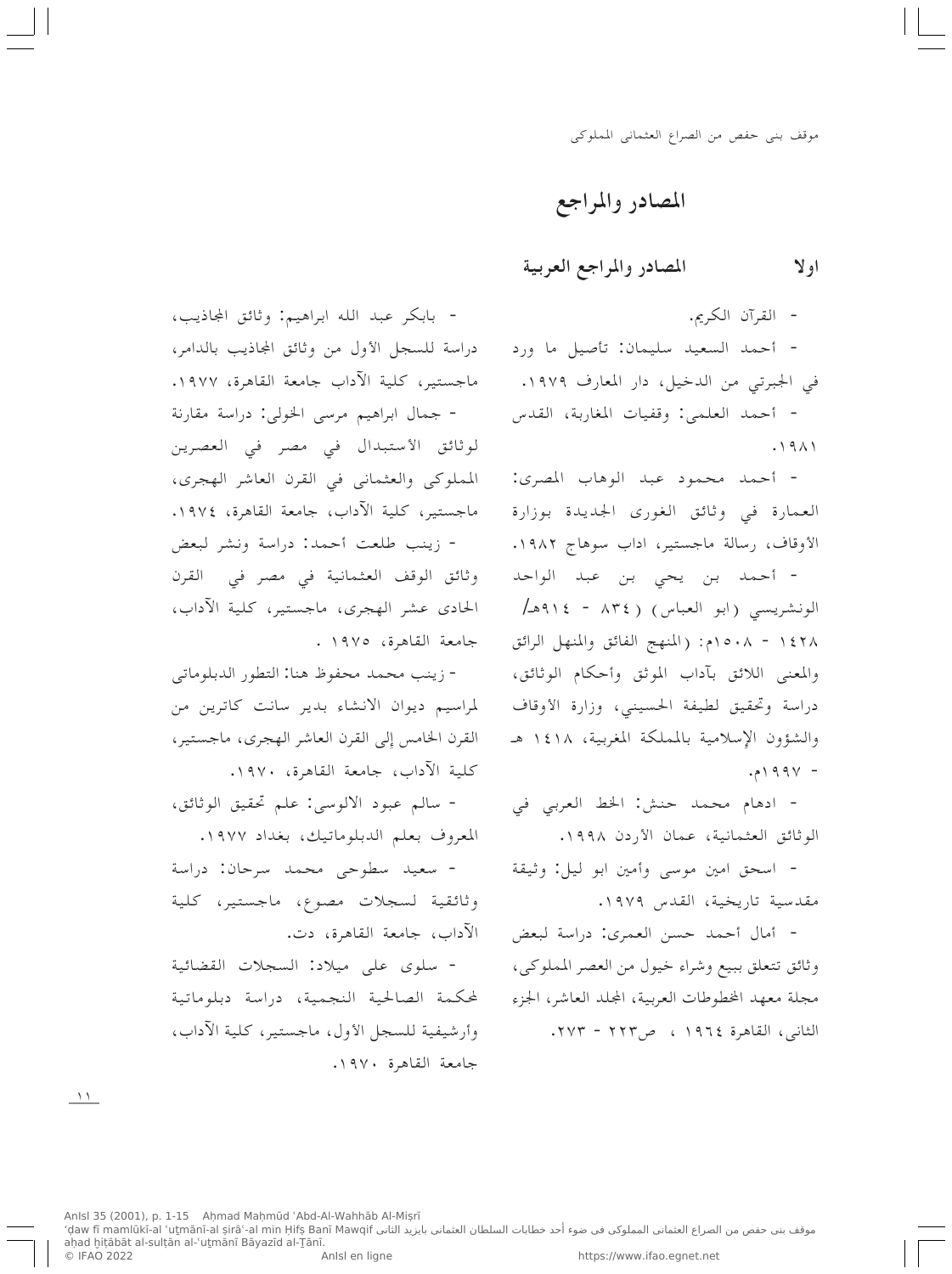ما استخلصناه من قلاعهم وأطلقنا لهم ما كنا نتصرف فيه من ارضهم وبلادهم وتركنا العهدة على الغير لعلمنا ان حفظ قلوب المسلمين مطلوب وهو عند الله مقبول ومرغوب وبذلك تواترت الاخبار والنصوص والمومن للمومن كالبنيان المرصوص وقد حضر في مجلسنا الشريف رسولكم الكريم الشيخ الفقيه المحدث العالم العامل الزاهد الورع ابو عبد الله محمد الحلفاوي' " نفع الله تعالى المسلمين ببركاته وحفظه في حركاته وسكناته وبلغ سلامكم الكريم مشافهة سالكا طريق الادب في اثناء المكالمة واورد في فضل الصلح ايات كريمة واخبار ثبوته عظيمة فقبلنا منه ذلك وارتضيناه عملا بقوله وما اهملناه والغرض في ذلك الثواب الجزيل في الآخرة فنحن لذلك ان شاء الله عاملون ﴿ ... ومن يعمل من

[ال] صالحات وهو مومن فلا كفران لسعيه وانا له كاتبون ٣٢ ﴾ والحمد لله الذي وفقنا لما يحبه ويرضاه والهمنا الجهاد في سبيله ونصرنا على اعداء نبيه ودينه سبحانه لا راد لما قضاه فنحن ان شاء الله تعالى وجيوشنا المنصورة مع ساير المسلمين ﴿على سرر متقابلين ٣٣ ﴾ فليس يكون بيننا ان شاء الله تعالى سوى سبل الخير والصفا والاخلاص وحسن البرات فلنقل بفضل الله الكبير المتعال والمقصود حسن دعائكم لنا بالنصر على اعداء الدين عقيب الصلوات ويوفقنا لما يحبه الله تعالى في ساير الحالات في شريف الاوقات والله تعالى نساله ان يجعل محبتنا خالصة مخالصة لوجهه الكريم محكمة الاركان مؤسسة على تقوى من الله ورضوان والله تعالى يتولاكم بصلة السعود ويبلغكم حسن الآمال وغاية المقصود وينصر اعلامكم ويمهد (sic) اوطانكم ويحفظكم في الحال والمآل في جميع الاحوال و الاحوال (sic) عنه ... ان شاء الله كتب في اوائل رجب الفرد<sup>٣٤</sup> عام ست وتسعين وثمان [مائة].

> <sup>۳۱</sup> تميزت معظم الخطابات العثمانية بذكر اسم الرسول الذي يحمل الرسالة، عن ذلك، راجع: Josef Matuz: Das Kanzleiwesen Sultan Süleyman des Prächtigen, Wiesbaden, 1974, p. 80. <sup>٣٢</sup> سورة الأنبياء ٤٩:٢١ ٤. هذه العبارة مأخوذة من القرآن الكريم ولكن ليس بشكل كامل حيث ان نص الآية هو ﴿فمن يعمل من الصالحات وهو مؤمن فلا كفران لسعيه وانا له كاتبون﴾.

> > <sup>۳۳</sup> يشير الكاتب إلى سورة الصافات ٤٤:٣٧.

<sup>٣٤</sup> يوصف شهر رجب في الوثائق الأسلامية بعدة اوصاف منها رجب الفرد نظرا لكونه يأتي منفردا عن باقي الأشهر الحرم واحيانا يطلق عليه رجب المرجب أي المعظم بالتحريم، راجع في ذلك: ابو العباس أحمد بن يحي بن عبد الواحد الونشريسي ٢٤٢ - ٩١٤هـ / ١٤٢٨ - ١٥٠٨م): المنهج الفائق والمنهل الرائق والمعنى اللائق بآداب الموثق وأحكام الوثائق، دراسة وتحقيق لطيفة الحسينبي، وزارة الأوقاف والشؤون الإسلامية بالمملكة المغربية، ١٤١٨هـ - ١٩٩٧م، ص٣٦٠.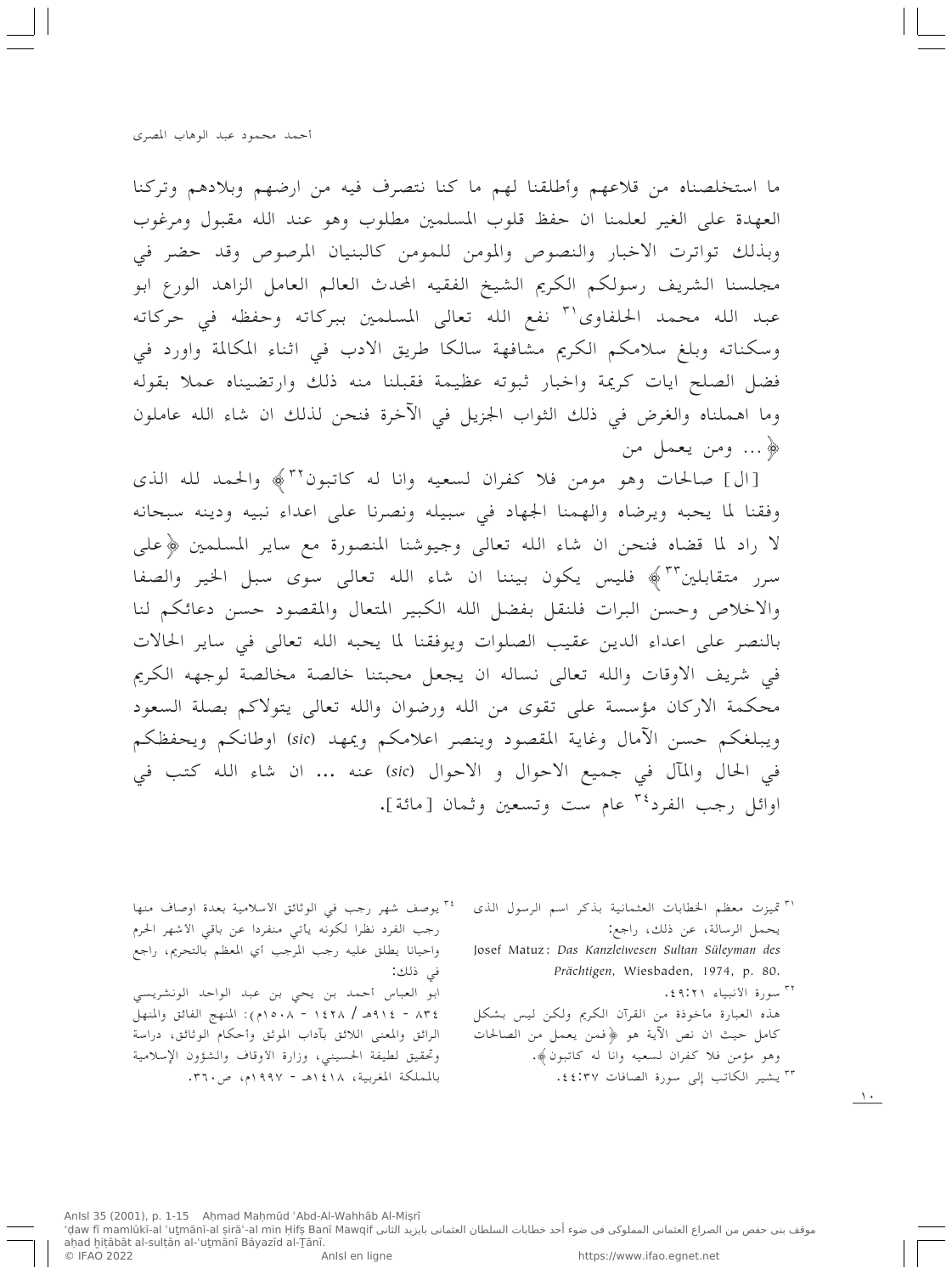اذا تقطبت الوجوه تهلل الشمس ولا نور لها كنور ذلك الجبين المشرف في الاسراء بما لم ينله موسى ولا نوح المؤيد من السماء المنصور على الاعداء بالله والملائكة والرضى عن آله وصحبه الذين وازروه ونصروه وكانوا له اعوانا وعلى الحق اصحابا واخوانا الذين رقوا في جهاد الكفار ارفع الدرجات واعلى الرتب فقال عليه السلام في حقهم أصحابي كالنجوم الزاهرة وليس ذلك بعجب صلى الله عليه وعلى آله وصحبه صلاة دائمة متوالية متواترة وكحل مرود الصباح مقل المساء وابكي لمعان البرق اعين الغمام صلاة دائمة باقية إلى يوم القيامة ما صاح قمرى وما ناحت حمامة وسلم تسليما .سلام كريم طيب مبارك عميم متواتر بلا انقضاء يهب نسيمه كالمسك بحيث يملأ الفضاء يخص مقامكم العلى ورحمة الله وبركاته لما ورد علينا من الاخبار التي تفتت منها الاكباد وتورث الابدان والانكاد بانتقال امير المؤمنين لدار المنون قلنا انا لله وانا اليه راجعون اسكنه الله فردوسه الأعلى وسقاه من الكئوس [الاعذب]

الاحلى والله سبحانه وتعالى نساله ان يرحم الماضي ويحفظ الخلف الباقى فصبرا صبرا انما ذلك طريق مسلوك يرده المالك والمملوك احسن الله عزاكم ووهب لكم اجرا غير ممنون وجعلكم من الذين لاخو[ف] عليهم ولا هم يحزنون وهنأكم بطلوع سعد السلطنة والجلوس على السرير السعيد الموروث عن سلفكم الطاهر في الزمن الماضي والدهر البعيد والحمد لله الذي حمى بوجودكم الاسلام وقمع الاشرار واختار لكم السعادتين ارث الله تعالى فيما اختار فكان ذلك عما سواه سلوة كاملة وبهجة الاسلام عامة شاملة فانا كتبت اليكم، كتب الله لكم سعد اسبابه، وثيقة مبرمة وآياته ثابتة محكمة من مدينتنا القسطنطينية العظمى دار ملكنا واشرف ما في ايدينا وملكناه دار العلم والاسلام ومحط رحال المظلومين من الخاص والعام حرسها الله تعالى بعينه التبي لا تنام وعندنا من الاعتقاد في جنابكم والثناء على كرم مجدكم وحسن خطابكم ما لا تفي العبارة بحصوله ولا تستطيع حصر فصوله وذلك لما بيننا وبين سلفكم من المحبة التي لا يصفها الواصفون ولا تتحيز إلى حيز ولا يتقيها المتقون فلما ثبت اصول المحبة وارتسمت بيد العناية خالص المودة اوجب عندنا الاعتناء بكم والتواصل بما يجب لجنابكم من قبول ما اشرتم به في شريف كتابكم من المصالحة لاهل الديار الشامية والمصرية والكف عن المشاحنة والمكافحة ابتغاء لوجه الله واكراما لخير البرية فقبلنا ذلك منكم سالكين به طريق الخير عملا بقوله تعالى ﴿والصلح خير ٣ ﴾ فدفعنا اليهم

. ١٢٨ :٤ سورة النساء ٤: ١٢٨ .

 $\frac{q}{1}$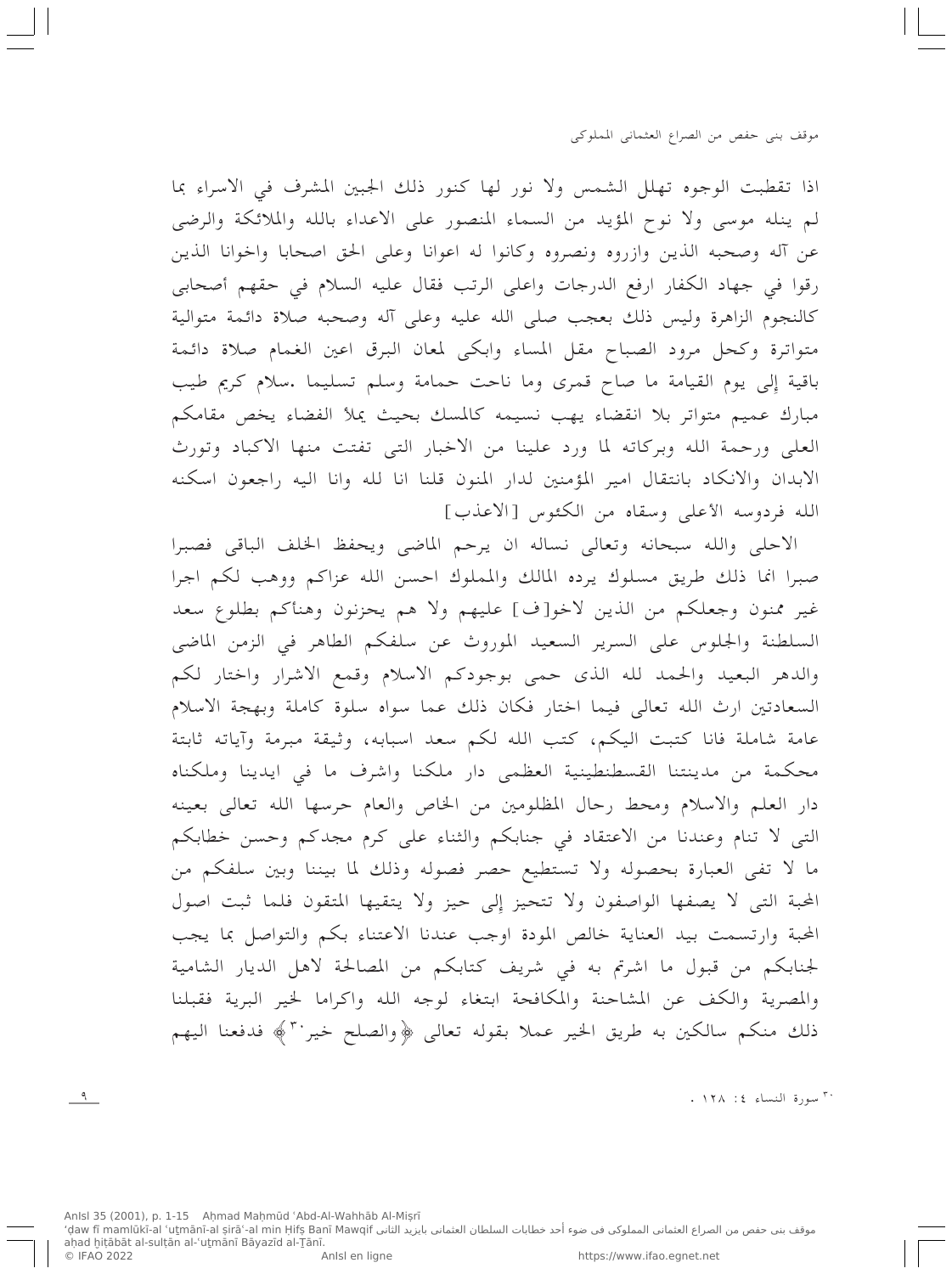### نص الوثيقة

بسم الله الرحمن الرحيم صورة مكتوب ارسله حضرة السلطان المرحوم بايزيد خان لبعض ملوك المغرب يهنيه بالملك النبيه ويعزيه بابيه وصورته بعد البسملة الشريفة ٢٧ ﴿وما توفيقي الا بالله عليه توكلت واليه انيب ٢٨ ﴾ المقام العالي الذي لعلو قدره الارفع تخضع الروس ولحماية جنابه الامنع تامن النفوس ولسنا برق سيفه الالمع تشرق شموس النصر في اليوم العبوس مقام ولدنا ومحبنا ملك الاسلام على التحصيل الذي طارت من باسه خوفا قلوب اعدائه وتمزقت اي تمزيق واذا ذكرت محاسنه ومكارمه وعددت اوصافه ومعالمه وقرر عدله ومراسمه كان كل ذلك بالنسبة اليه حقير[ا] وفي بحر فخره غريق[۱] الملك الهمام حامى حمى الاسلام المرجى لتفريج الشدايد والضيق كبير الملوك والخلفا الذي عمر ربوع العدل والانصاف بعد العفا ناصر المظلومين وكافل الضعفا والمساكين المتوكل

في ساير احواله والمستعين في حاله ومآله بالله الغفور المحسن ولدنا السلطان الكبير الشهير عبد المومن لازالت امور الملك بوجوده مسعده واسباب السلطنة برايه السعيد موكدة ابقى الله وجوده وبلغه في الدارين مقصوده ابن السلطان المنعم المرحوم في جوار الرحمن الرحيم السلطان السعيد الشهيد ابرهيم بن امير المومنين<sup>٢٩</sup> ذي الذكر الجميل في الافاق والخير الجزيل للعلماء والفقراء على الاطلاق والمشمول بالعفو في جوار الملك المنان ابي عمر وعلى آله خلف الخلفاء الراشدين رضوان الله عليه وعليهم اجمعين اما بعد [أ]حمد الله الذي لا قاهر سواه الكريم الذي من التجا اليه احسن منقلبه واكرم مثواه الحليم الذي لا يعجل بالعقوبة على من عصاه الرحيم الذي لا رب سواه نحمده ونشكره على جميع الاحوال ونستعين به ونستنصره في الحال والمآل والصلاة والسلام على سيدنا ومولانا محمد المؤيد بالنصر والفتح المبين المتهلل جبينه

> ٢٧ كان يطلق على البسملة في الوثائق العثمانية وملحقاتها اسم تمجيد، هذا وقد تعددت صيغ هذا التمجيد فمنها ما هو مختصر والذي كان يتكون من لفظة واحدة هي (هو) وقصد بة لفظ الجلالة، ومنه ما كان يتكون من جملة كاملة من قبيل (بسم الله الرحمن الرحيم متيمنا بذكره القديم) أو (هو العزيز الواحد الملك الفتاح عنده مفاتيح الفلاح والنجاح تقدست أسماؤه وتتابعت نعماؤه)، عن هذه الصيغ، راجع:

 $\Lambda$ 

Friedrichkraelitz, op. cit. p. 12-13, Jan Reychman and Ananiasz Zajaczkowski: Handbook of Ottoman-Turkish Diplomatics, Mouton. 1968, p. 140. <sup>۲۸</sup> سورة هود ۸۸:۱۱ . ٢٩ كان من ألقاب الحفصيين لقب امير المؤمنين ولقب خليفة،

وقد ورد ذكر هذين اللقبين في بعض الوثائق الخاصة بهم، راجع: ابتسام مرعى خلف الله: المرجع السابق، ص٤٠٣ -.  $\mathbf{\hat{z}}\cdot\mathbf{\Lambda}$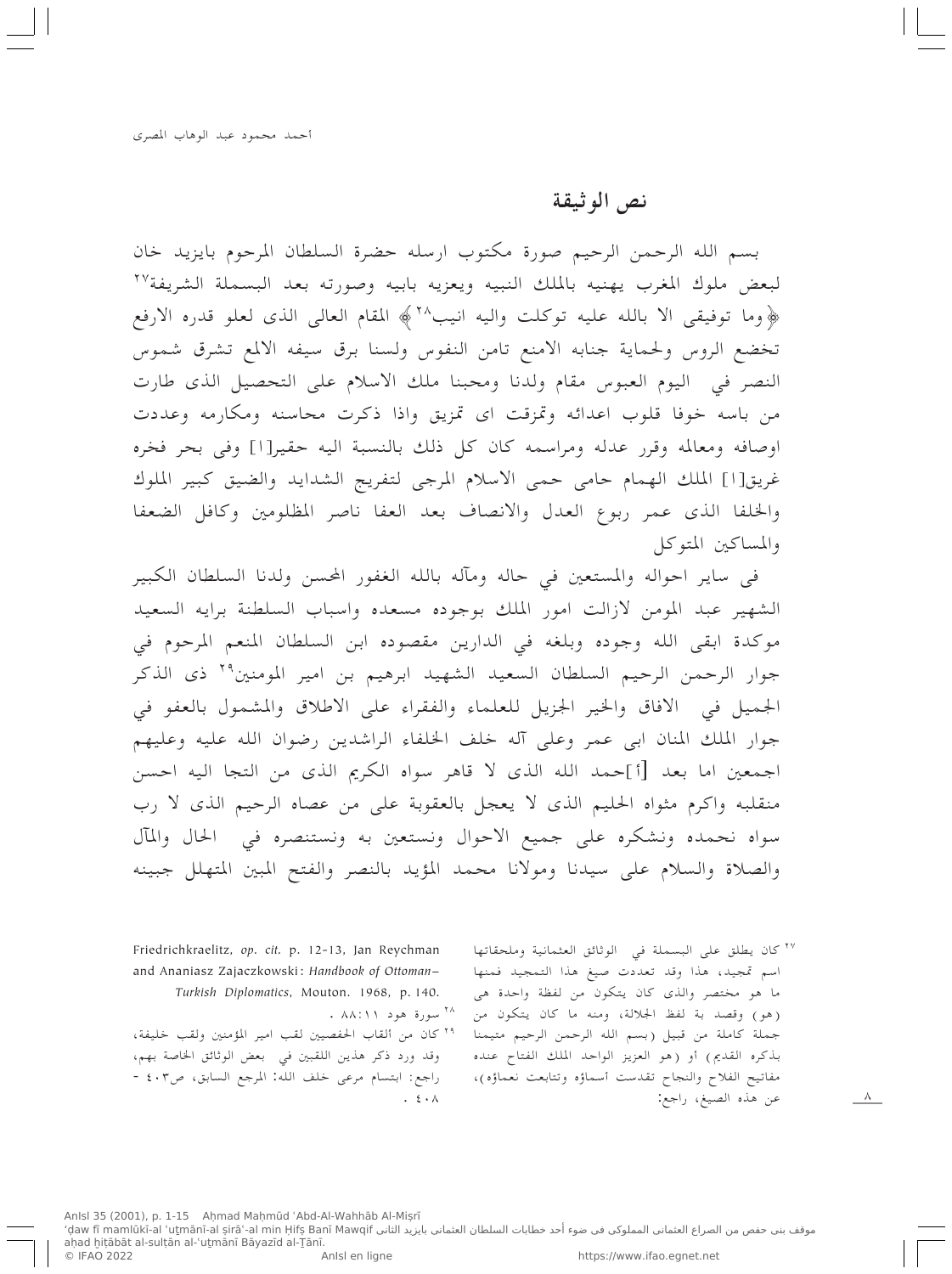## فهرسة الوثيقة

- Spr. 15 رقم الوثيقة مكتبة الجزء الغربي من مدينة برلين Staatsbibliothek Preussischer Kulturbesitz مكان الحفظ (Berlin) نوع الوثيقة رسالة ديوانية. السلطان بايزيد الثاني العثماني. اسم المرسل أحد ملوك المغرب. المرسل إليه تاريخ الوثيقة أوائل رجب سنة ٨٩٦هـ (مايو ١٤٩١م). موضوع الوثيقة عبارة عن تعزية في وفاة أحد ملوك بني حفص وتهنئة للملك الجديد وإبلاغه بالموافقة على الصلح مع الدولة الملوكية وإعادة أملاك إليها، التي تقع في بلاد الشام وكانت الدولة العثمانية قد احتلتها، وقد تم هذا الصلح استجابة لوساطة ملوك المغرب. صفحات ملحقة بمخطوط خريدة العجائب، وهو مجلد بغلاف من شكل الوثيقة الجلد الاحمر. مادة الكتابة ورق اصفر سميك ناعم. - ابعاد الصفحة ١/٢ x ٢٠ /١٣ سم ابعاد الوثيقة - ابعاد الجزء المكتوب ١٥ x ١١ سم اللغة العربية<sup>٢٦</sup>. لغة الوثيقة
	- <sup>٢٦</sup> يرجح الباحث ان اللغة الأصلية للوثيقة هي اللغة العربية وان نص الوثيقة منقول لما هو في الوثيقة الاصلية كما يتضح ذلك من اسلوب الصياغة كما ان العثمانيين اعتادوا كتابة معظم الوثائق بلغة المخاطب ولكن هذا لا يمنع من وجود نسخة اخري من نفس الوثيقة باللغة التركية، اللغة

الرسمية للدولة العثمانية، راجع في ذلك: Friedrich Kraelitz: Osmanische Urkunden in türkischer Sprache, aus der zweiten Hälfte des 15. Jahrhunderts. Ein Beitrag zur osmanischen Diplomatik, Wien 1921, p. 11.

 $\vee$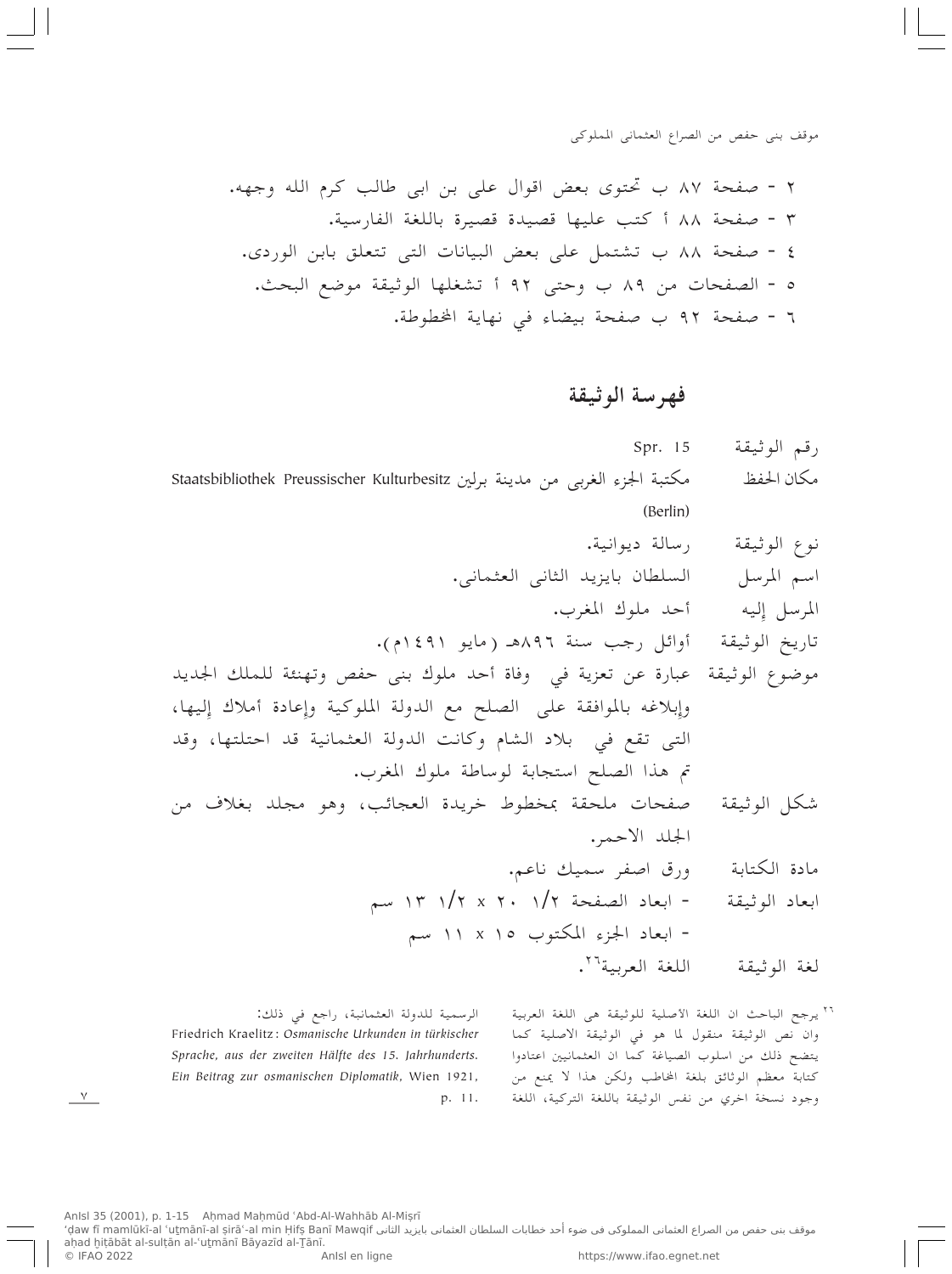فقط من كتابة الوثيقة موضع البحث، لم تقتصر جهود الحفصيين على الوساطة بين الدول الأسلامية، وإنما قاموا أيضا بالوساطة لدى الدولة المملوكية بهدف تحقيق مطالب تجارية لبعض التجار الفرنجه في المواني المصرية<sup>٢٣</sup>.

## الدراسة الو ثائقية

الوثيقة التي بين ايدينا تندرج تحت تلك النوعية من الوثائق التي يطلق عليها اسم الوثائق الأدبية، ونعني بها تلك الوثائق التبي لم يصلنا أصولها وإنما وصلنا نصوصها في متون المصادر التاريخية، ومع تسليمنا بأن هذه النوعية من الوثائق لاترقى في أهميتها إلى الوثائق الأصلية فإنها لايمكن تجاهلها، خاصة إذا نسبت إلى عصر وصلنا القليل من وثائقه الأصلية مثل صدر الإسلام أو كانت هذه الوثائق تعطينا معلومات جديدة عن بعض الأحداث التاريخية مثل الوثيقة موضع البحث<sup>٢٤</sup>.

# وصف الوثيقة

هذه الوثيقة تحتل الصفحات من ٨٩ ب وحتى ٩٢ أ اى انها تشغل أربع صفحات ضمن مخطوط يحمل عنوان (كتاب خريدة العجائب) غير أنها لاتشكل جزءا من الكتاب، وإنما هي إحدى الرسائل الملحقة بالمجلد، ويؤكد ذلك انه توجد عدة نسخ من هذا الكتاب الخطوط ولاتضم اي منها نص هذه الوثيقة ٢٥، وهذه الرسائل هي: ١ - من بداية الخطوط وحتى صفحة ٧٨ أيشغله كتاب الخريدة.

- ٢٣ كانت العلاقة بين الممليك والحفصيين في بدايتها علاقة تنازع على مركز الخلافة، فمع تحول مقر الخلافة العباسية إلى مصر المملوكية والخلافة الموحدية إلى تونس الحفصية عارض المماليك ان تكون دولة الحفصيين مركزا لخلافة منافسة مما ولد التنافس بين الدولتين .ولكن سرعان ماتطورت علاقات التعاون والود بينهما، ابتسام مرعى خلف الله: المرجع السابق، ص٣١٧، نادية محمود مصطفى: المرجع السابق، ص٨٢
- ٢٤ هناك عدة مصادر لدراسة الوثائق التاريخية الأسلامية وهي الوثائق الأصلية وبطبيعة الحال فإن الوثائق الأصلية هي اهم المصادر على الأطلاق في دراسة الوثائق، اما باقي المصادر

 $\mathcal{L}$ 

فاهمها الوثائق الأدبية، ترجمات الوثائق في الأرشيفات والمصادر الأوربية بالإضافة إلى النصوص الأثرية، ولكل من هذه المصادر الثلاث الاخيرة محازيره عند الأعتماد عليه كمصدر لدراسة الوثائق، راجع:

- Horst-Adolf Hein: Beiträge zur Ayyubidischen Diplomatik, Freiburg 1968, p. 13-19.
- W. Ahlwardt: Die Handschriften Verzeichnisse der vo Königlichen Bibliothek zu Berlin, Verzeichnisse der Arabischen Handschriften, Fünfter Band, Berlin 1893, p. 372-373.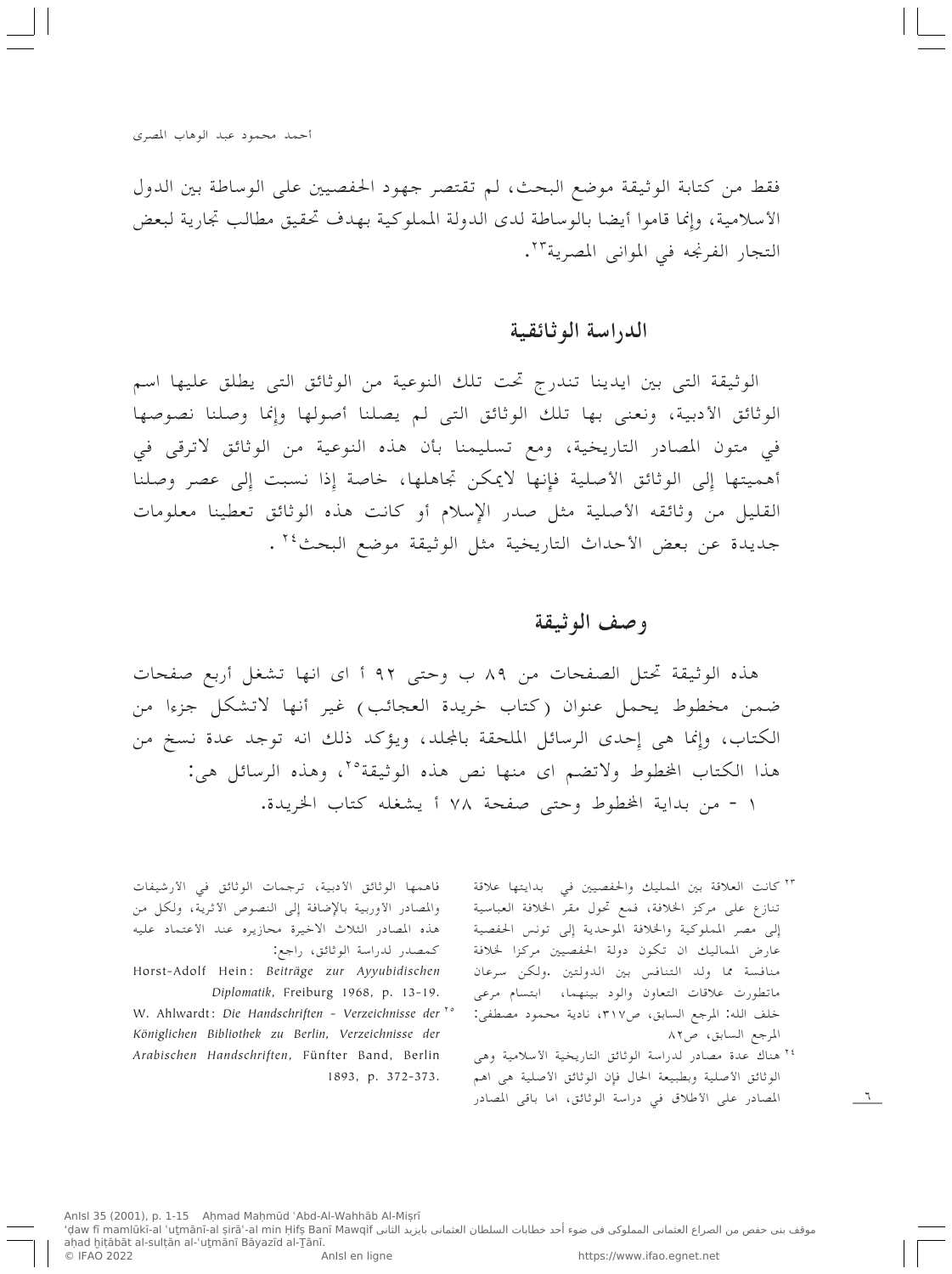هذه المصادر الثلاث تتحدث عن محاولات من الجانب العثماني للوساطة بين العثمانيين والمماليك وإن كان بدرجات متتفاوتة من الوضوح. ولكن هل كان هناك جهود أخرى للوساطة بين المماليك والعثمانيين؟ في الحقيقة ان أمراء بني حفص حاولوا بذل الجهد لتحقيق الصلح بينهما<sup>19</sup> كما يذكر ذلك ابراهيم بك حليم حيث يقول: «... ان توسط عثمان الحفصي سلطان تونس أدى إلى الصلح بين مصر والعثمانيين ... » `` . أما اسماعيل سرهنك فكان ذكره لجهود الوساطة بين المماليك والعثمانيين على النحو التالي: «... إِن تدخل حاكم تونس المولى عثمان الحفصى ومفتى ذلك العصر الشيخ زين الدين بن العربي أدى إِلى الصلح بين الجانبين... » وقد حدث ذلك سنة ٩٠٦ ' " .

كما نلاحظ فان ابراهيم بك حليم يتفق مع اسماعيل سرهنك في الاشارة إلى أن الحفصيين قد بذلوا جهودا للصلح بين المماليك والعثمانيين، ولكن ماذكره اسماعيل سرهنك من أن هذه المحاولة قد تمت على يد عثمان الحفصى سنة ٩٠٦ يفتقر إلى الدقة في التاريخ لأن عثمان الحفصي قد توفي سنة ٨٩٢ ٢٠ .

على أية حال فإن هذه المحاولة لم تكن المحاولة الأخيرة للصلح بين الدولتين فقد توسط بنو حفص سنة ٨٩٦ للصلح بينهما، وهذه المحاولة الأخيرة لم يرد ذكرها في أي من المصادر المصرية - كما لم يرد ذكر الوساطة الأولى - وهذه الوساطة الأخيرة قد أشارت إليها الوثيقة موضوع البحث، وهي عبارة عن نص الخطاب الذي أرسله السلطان بايزيد الثاني إلى حاكم تونس الحفصي في خطاب مؤرخ في أوائل رجب سنة ٨٩٦هـ / مايو ١٤٩١م، ومن هنا كانت أهمية الوثيقة. بقى أن نقول إن العلاقات الطيبة بين الدولة الحفصية والدولة المملوكية هي التبي شجعت الحفصيين على القيام بدور الوساطة هذا، ولم تقتصر جهودهم على الوساطة بين المماليك والعثمانيين بهدف الحفاظ على قوة المسلمين لمواجهة الأخطار التبي كانت تتهددهم في ذلك العصر، ومن أبرزها الخطر على مسلمي الأندلس حيث إن تفرقهم أدى إِلى هزيمتهم وطردهم نهائيا في الثاني من يناير سنة ١٤٩٢، أي بعد حوالي ستة أشهر

> <sup>19</sup> هناك بحث كامل عن العلاقات بين بين الخلافة الموحدية والمشرق العربي غير ان الباحثة لم تتعرض لموقف الحفصيين من الصراع المملوكي العثماني. ابتسام مرعى خلف الله: العلاقات بين الخلافة الموحدية والمشرق الاسلامي ٢٤-٩٣٧ / ١١٣٠ - ١٥٢٩، دار المعارف الأسكندرية ١٩٨٥. `` ابراهيم بك حليم :التحفة الحليمية في تارخ الدولة العلية، ص ١٧١-١٧٠.

`` اسماعيل سرهنك: حقائق الأخبار عن دول البحار، ج١، ص ۲۱ ه. " ابتسام مرعى خلف الله: المرجع السابق، ص١٩، C. E. Bosworth: The Islamic Dynasties, Edinburgh University Press, 2nd 1980, p. 35-37.

 $\circ$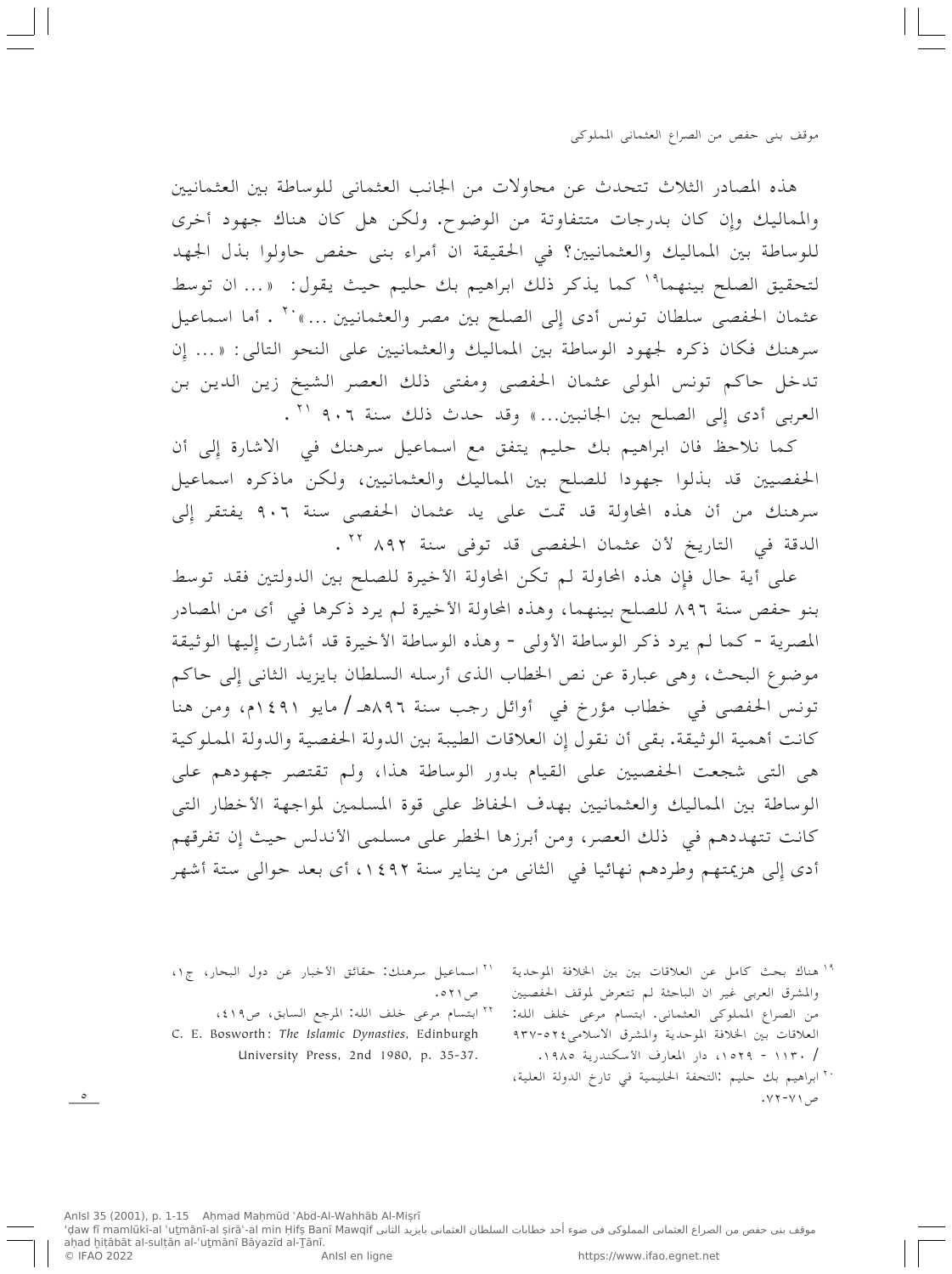المعنى أرسلت رسالة عاجلة إلى السلطان بايزيد ونفس الشيء إلى السلطان والقيادة المصرية، وفي أثناء انتظار الرد تم وضع الترتيبات التي تمنع الأعتداءات بين الجنود المصريين والعثمانيين. كان السلطان المصري هو الباديء بارسال رسول إلى السلطان بايزيد، وأخيرا عم السلام، فأطلق المصريون سراح هرسك أوغلو أحمد "` Hersekoglu Ahmed ومهل أوغلو اسكندر Michaloglu Iskender علاوة على باقي الأسرى، وفي مقابل ذلك رد العثمانيون أدانة وباقى الأبراج المحتلة بالإضافة الى السفينة الضخمة التي كانوا قد استولوا عليها أ`، بذلك عم السلام بينهم وقد حدث ذلك في سنة ٨٩٦...» ° ` .

في الحقيقة إِن هذه الرواية الأخيرة تثير من الأسئلة أكثر مما تقدم من أجوبة، ولعل أول هذه الأسئلة يتعلق بسبب التناقض الواضح بين ما ذكره المصدر المصرى - ابن إياس - وما ذكره هذا المصدر التركي، فقد ذكر ابن إِياس أن السلطان المصرى قايتباي قد رفض دعوة داود باشا للصلح واشترط أولا إطلاق سراح التجار المصريين والجلاء عن الأراضي المملوكية<sup>١٦</sup> في حين يشير المصدر التركي إلى سرعة قبول السلطان المملوكي لدعوة الصلح. أما السؤال الثاني الذي يثيره هذا المصدر التركي فهو يتعلق بدور القائد العثماني داود باشا، فقد كان مكلفا بمهمة محددة من السلطان العثماني وهي الانتقام لهزيمة العثمانيين أمام المماليك، ولكنه بدلاً من تنفيذ ما طلب منه يحث كلاً من السلطان العثماني والمملوكي على الصلح وذلك بالاشتراك مع علاء الدولة .وهناك خلاف آخر بين المصدرين فيما يتعلق بتوقيت رسالة داود باشا فقد ذكر ابن إياس أنها تمت في جمادي الآخر من سنة ٨٩٤ ١٢ بينما ذكر المصدر التركي أن ذلك كان في سنة ٨٩٦ <sup>١٨</sup> ربما كان هناك رسالتان الأولى سنة ٨٩٤ والأخرى سنة ٨٩٦.

<sup>1۲ ك</sup>ان أحمد بك هرسك كما تطلق عليه المراجع العربية احد <sup>87</sup> الـ Richard F. Kreutel (ed.): *Der Fromme Sultan Bayezid*: <sup>\6</sup> القادة العثمانيين الذين أسروا في المعركة التي دارت بين المماليك بقيادة القائد ازبك والعثمانيين سنة ٩٠هـ / ١٤٨٥م. راجع: أحمد فؤاد متولى: الفتح العثماني للشام ومصر ومقدماته من واقع الوثائق التركية والعربية المعاصرة له، الزهراء للإعلام العربي، القاهرة ١٩٩٥، ص٤٧. " لم تذكر المصادر التاريخية المصرية التي عالجت تلك

الأحداث، مثل ابن إياس وابن طولون شيء عن استيلاء

العثمانيون على سفينة من المماليك.

 $\sim$  5

- p. 207-208.
	- ١٦ ابن اياس: بدائع الزهور، ج٣، ص٢٦٦.
		- ١٧ المصدر نفسه والصفحة.
	- Richard F. Kreutel: op. cit., p. 207f. \^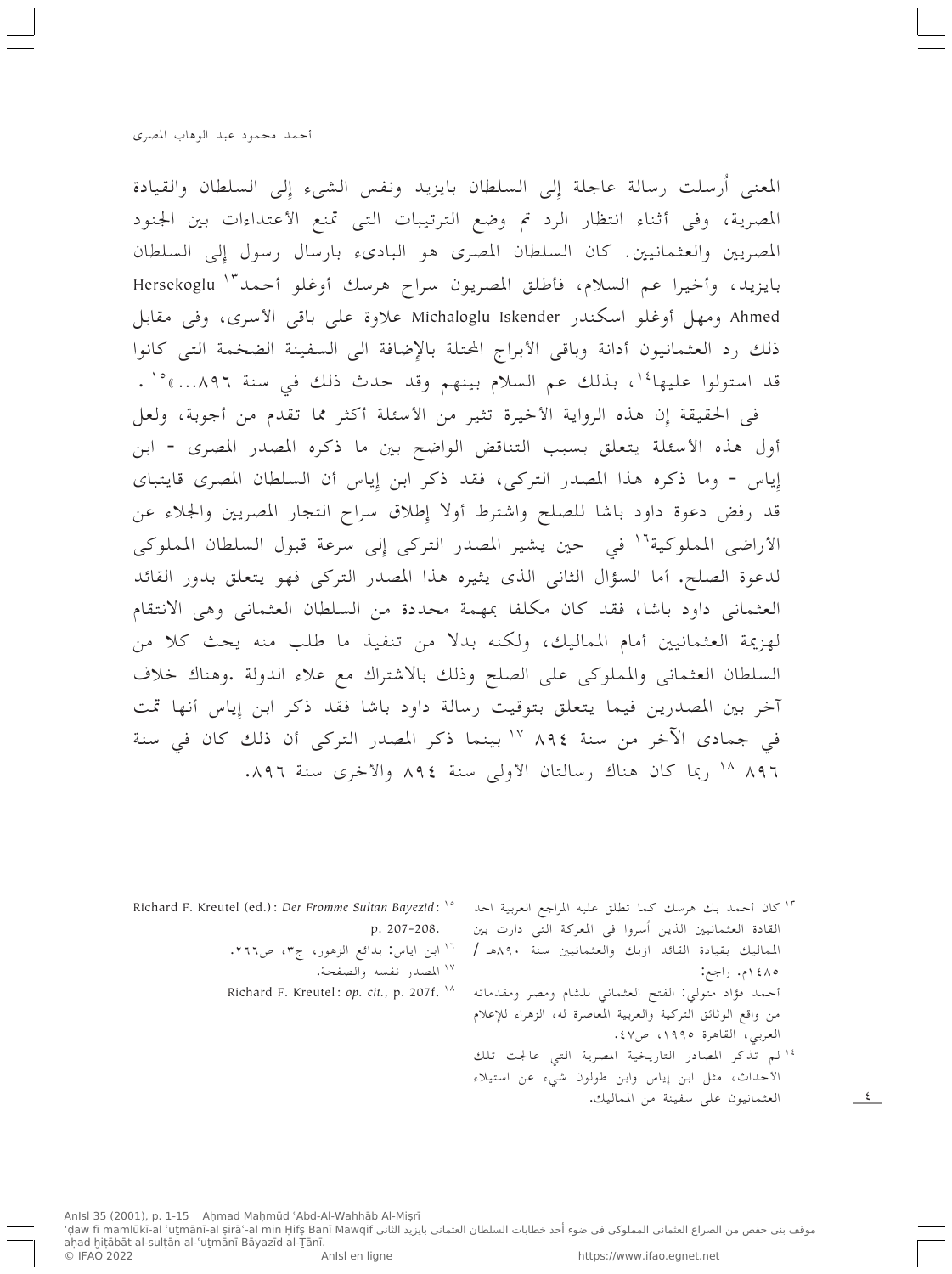أما المصدر الأول فقد عالج هذه الواقعة كما ياتبي:

« ... وفي ذلك الوقت (أوائل سنة ٨٩٦ هـ/ ١٤٩٠م) حضر رسول مرة أخرى من مصر فأُحسن أستقباله وتكريمه<sup>9</sup> وسمح له بالعودة إلى بلده، ومع الرسول المصري أرسل السلطان بايزيد خان رسوله الخاص، فرحل الرسولان في العشر الأوسط من شهر صفر (سنة ٨٩٦) فتمت المصالحة وعم السلام وتم التخلي عن أدنة وطرسوس والأبراج الأخرى وأصبحت الحدود عند كولك...» ``.

أما المصدر الثاني فقد جاء ذكره لهذه الواقعة أكثر تفصيلا حيث فصل الأحداث على النحو التالي:

«... أدى جبن على باشا إِلى أنه بعد أن تم هزيمة الجيش المصرى واتجه إلى الهرب، وأصبحت الغلبة للأتراك، أدى جبنه وخوفه إِلى أنه لم ينتهز هذه الفرصة ولكنه هرب مما أدى إلى ضياع كثير من أسلحة وكنوز السلطان العثماني''. وبعد هذه الخسارة الكبيره لم يبق إلا القليل من القوات (العثمانية) في الأناضول، فقد ارسل ثمانية عشر علما صنجق'' إلى القاهرة، وقد حدث ذلك في سنة ٨٩٤ ...».

بعد ذلك حشد السلطان بايزيد الجنود من روميلي (أوربا) والأناضول وأمدهم بأربعة آلأف من الانكشارية، وجعل كل هذا الجيش تحت إمرة داود باشا وكلفه بالانتقام لهزيمة العثمانيين من الجيش المصري. وكان داود باشا هذا رجلا قويا ومسالما، فقام بإرسال رسالة إلى علاء الدولة دعاه فيها إلى مقابلته، وعندما قبل علاء الدولة هذه الدعوة وجاء لمقابلته أكرمه وخلع عليه وأعطاه الكثير من الهدايا، واتفقا على ان يعملا معا على وضع حد للحرب بين السلطان بايزيد العثماني والسلطان المصرى (قايتباي) وبهذا

> <sup>9</sup> كان لدى العثمانيين تقاليد محددة تتبع عند استقبالهم للرسل، فإِذا وصل رسول من عند ملك يرسل لتائب السلطنة العثمانية في المنطقة التي يدخل منها حدود الدولة ويعرفه بقدومه فيخرج لإستقباله موظف معين لتلك المهمة وينزله في مقر للضيافة يتناسب ومقامه، ثم يعرض بعد ذلك على السلطان حيث يقبل الارض بين يديه ويعطى الرسالة التبي معه إلى الدوادار الذي يقوم بمسح الرسالة بوجه الرسول ثم يعطيها للسلطان الذي يعطيها بدوره إلى كاتب السر ليقرأها ثم يأمر السلطان بما يراه. راجع: محمد بن عيسى بن كنان ( ١٠٧٤هـ - ١١٥٣هـ): حدائق الياسمين في ذكر قوانين الخلفاء والسلاطين، تحقيق عباس صباغ، دار النفائس بيروت لبنان ١٤١٢هـ / ١٩٩١م، ص  $\cdot \cdot \cdot$   $\cdot$   $\cdot$   $\cdot$

- Richard F. Kreutel (ed.): Der Fromme Sultan Bayezid: '' p. 52-53.
- `` اعتاد السلاطين العثمانيون على اخذ الكثير من الكنوز معهم عند خروجهم للمعركة ومن بين ما كانوا يأخذونه معهم الوثائق والخطوطات كما يتضح ذلك من الغنائم التي تركوها في معركتهم امام فينا سنة١٦٨٣ م والمحفوظة في متحف كارلسروهه. راجع:
- Ernst Petrasch: Die Karlsruher Türkenbeute, München 1991, p. 365-369
- <sup>١٢</sup> سنجق وسنجق بكي هو العلم واللواء الخاص بالدولة .راجع: محمد عبد اللطيف هريدي: شؤون الحرمين الشريفين في العهد العثماني في ضوء الوثائق التركية العثمانية، دار الزهراء بالقاهرة ١٤١٠هـ / ١٨٨٩م، ص١٥٥.

 $\mathbf{r}$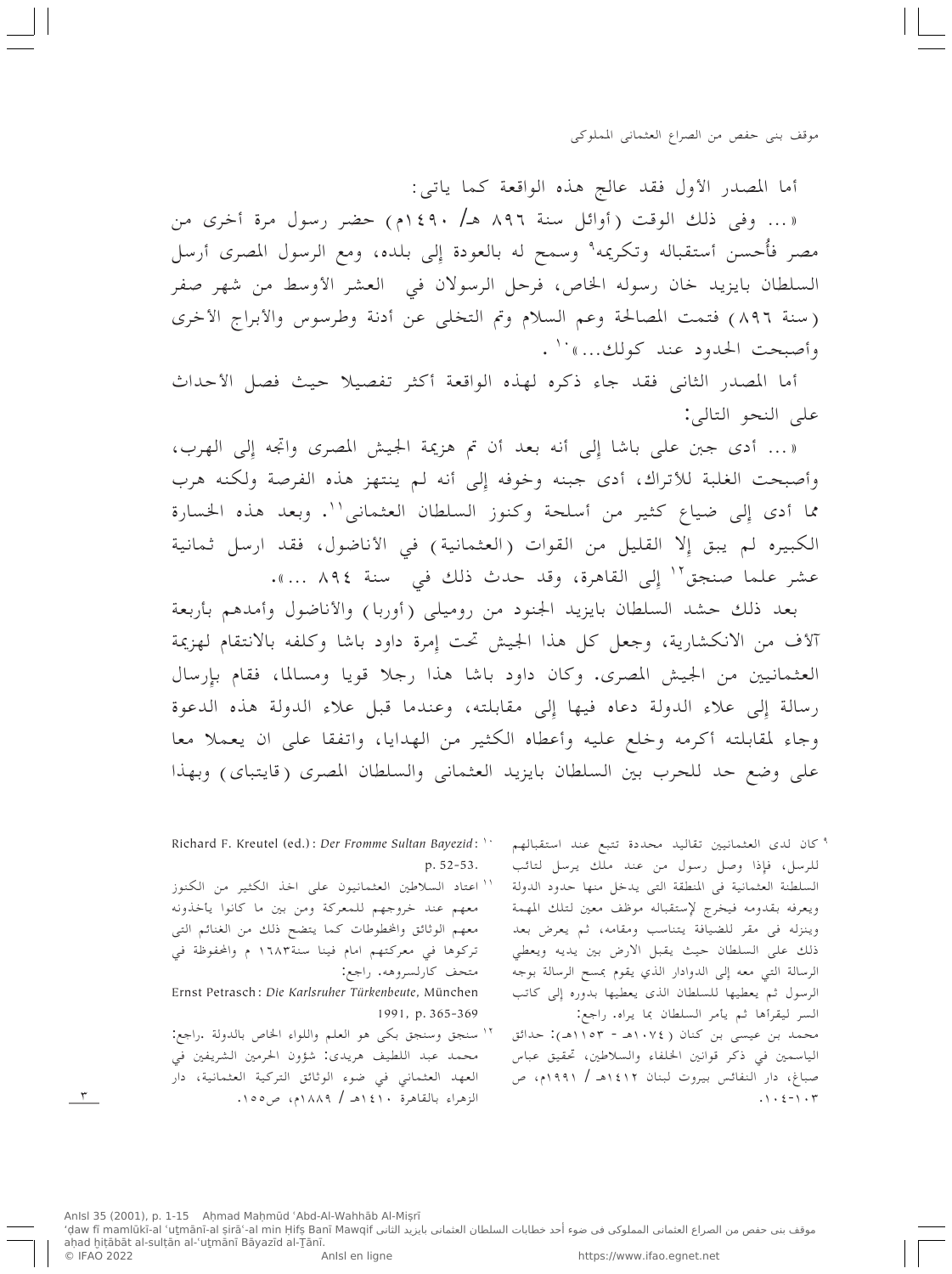للخارجين على الطرف الآخر مثلما قام السلطان المملوكي قايتباي (٨٧٢-٩٠١هـ / ١٤٦٧-١٤٩٦م) بإيواء الأمير جم أخى السلطان العثماني بايزيد الثاني ُ، غير أن هذه العلاقة لم تبق دائما على حالها من التوتر، وإنما شهدت بعض الفترات التبي عم فيها السلام، من ذلك ما حدث سنة ٨٩٦هـ (١٤٩٠-١٤٩١م) وكان ذلك نتيجة لمحاولات الوساطة التي قام بها بعض حكام بني حفص°، كما سيتضح من الوثيقة موضع البحث.

عند حديث ابن إِياس عن أحداث جمادى الآخرة من سنة ٨٩٦ هـ (١٤٩٠-٤٩١م) يذكر العبارة التالية شارحا ظروف الصلح بين السلطان المملوكي قايتباي والسلطان بايزيد الثاني العثماني ... «وفي جمادي الآخرة حضر إلى الابواب الشريفة قاصد من عند ابن عثمان صحبة ماماي الخاصكي`، الذي توجه قبل تاريخه إلى ابن عثمان، وكان متول البرصا، وهو شخص من أهل العلم يقال له شيخ على جلبي، فلما صعد إلى القلعة أكرمه السلطان وبالغ في تعظيمه جدا، فأحضر على يده مفاتيح القلاع التي كان ابن عثمان قد استولى عليها، فسلمها إلى السلطان، وأشيع أمر الصلح بين ابن عثمان والسلطان...»

هذا ما ذكره أحد أهم المصادر التاريخية المصرية التبي أرخت لهذه الفتره وتلك الأحداث، أعنى أحداث الصراع المملوكي العثماني، ولكن كيف عالجت المصادر التركية، التي أرخت لهذه الواقعة أعنى واقعة الصلح بين المماليك والعثمانيين في جمادي الآخرة سنة ٨٩٦هـ / ٤٩٠م ومقدماتها؟

للإجابة عن هذا السؤال نورد هنا ترجمة لما ذكره مصدران تاريخيان تركيان عالجا تلك الواقعة في إِطار المعالجة التاريخية لتلك الفترة^.

> Richard F. Kreutel: Der Fromme Sultan Bayezid, <sup>2</sup> p. 189.

> ° قام بنو حفص بعدة محاولات للوساطة بين المماليك والعثمانيين، فيذكر إِ براهيم بك حليم محاولة للوساطة تمت في سنة ٨٩٥هـ / ٤٩٠م اما اسماعيل سرهنك فيتحدث عن محاولة للوساطة تمت في سنة ٩٠٦هـ / ١٥٠١م، راجع: إبراهيم بك حليم: التحفة الحليمية في تاريخ الدولة العلية،  $\sqrt{YYY}$ ص

إسماعيل سرهنك: حقائق الأخبار عن دول البحار، جـ١، ص ۲۱ ه.

<sup>7</sup> وصل ماماي الخاصكي ومن معه إِلى القاهرة في الثاني والعشرين من جمادي الأول سنة٨٩٦ هـ، راجع:

 $\frac{1}{\sqrt{2}}$ 

شمس الدين محمد بن طولون: مفاكهة الخلان في حوادث

الزمان، تحقيق محمد مصطفى، القسم الاول وزارة الثقافة المصرية، القاهرة ١٩٦٢، ص١٣٨-١٣٩.

- <sup>٧</sup> محمد بن احمد بن اياس الحنفي: بدائع الزهور في وقائع الدهور، الجزء الثالث، تحقيق محمد مصطفى، الطبعة الثانية، القاهرة سنة ١٩٨٤، ص٢٨٢-٢٨٢.
- ^ استعان الباحث بالترجمة الالمانية لهذين المصدرين والمنشورة في كتاب:

Richard F. Kreutel (ed.): Der Fromme Sultan Bayezid, Die Geschichte seiner Herrschaft (1481 -1512) nach den alt osmanischen Chroniken des Oruc und des Anonymus Hanivaldanus, Herrausgegeben von Richard F. Kreutel, Graz, Wien, Köln 1978.